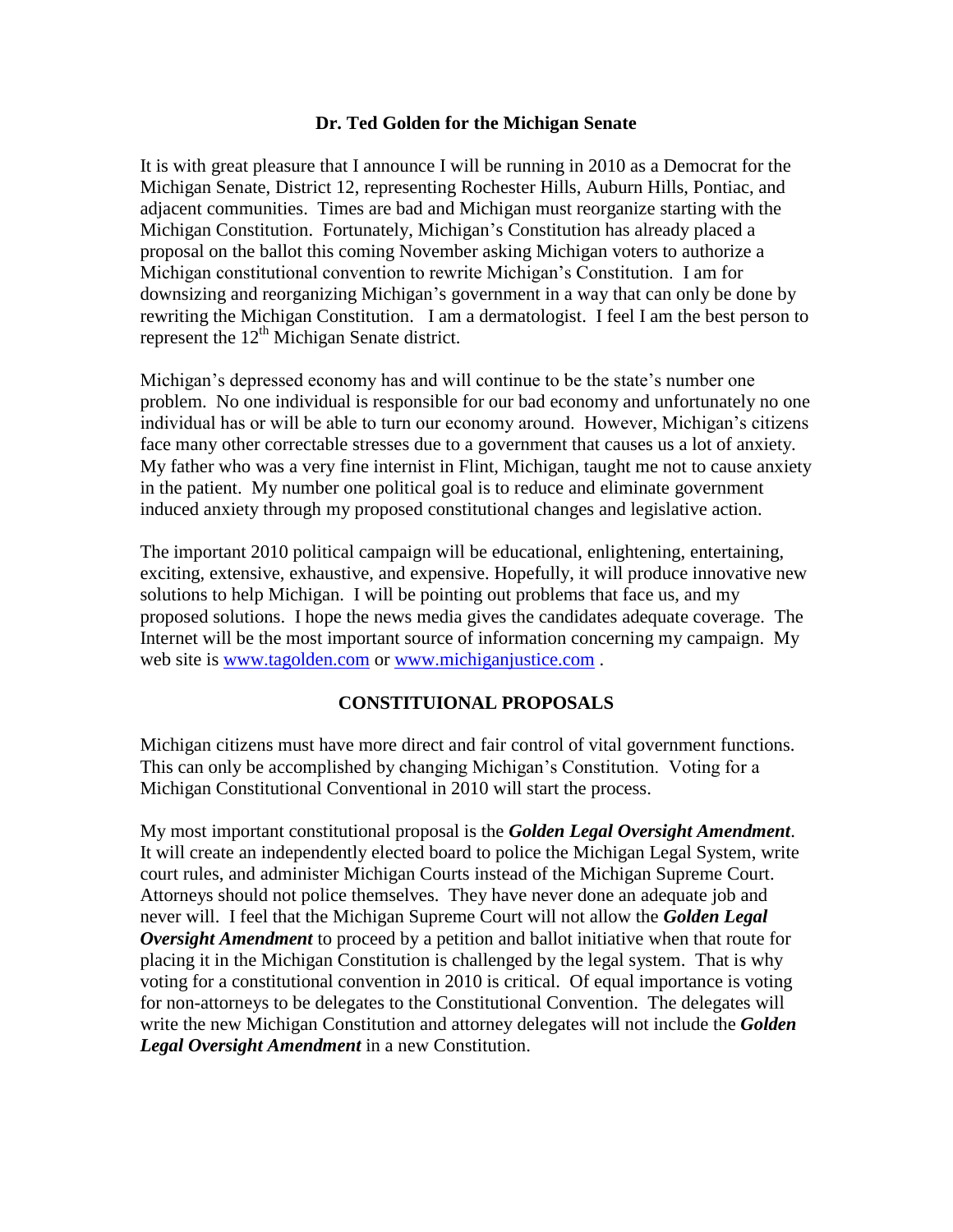When was the last time you could vote against an incumbent Oakland County Circuit Court Judge? They never have any opposition and are on the bench for life. I propose that the Michigan Constitution give voters the opportunity to vote out Judges they do not want to retain. Michigan should have retention elections of judges like the Illinois' Constitution mandates for Illinois. The incumbent judge runs against himself if he wants another term. The judge will be awarded another term if 60% of the voters approve to retain the judge. Our constitution should establish a Judicial Performance Commission as the Arizona Constitution does in order to give voters unbiased information about judges.

The current Michigan Constitution mandates that the *majority* of all regulatory boards be composed of members of the profession the board regulates. I propose the Michigan Constitution should state the majority of members of all regulatory boards *not* be members of the profession it regulates, including the State Board of Medicine.

I propose a unicameral legislature with a 55 member Michigan House of Representatives, and shrinking the Michigan Supreme Court from 7 to 5 justices in order to reduce the size and expenses of state government.

The Michigan Constitution should start Michigan's fiscal year on July 1, which is the norm in 46 states, but not Michigan, which has an Oct. 1 start. Public school districts should know how much money they will be getting from the state prior to the start of the school year. State school funding was cut in late October, 2009, after the start of the school year.

The Constitution should give the legislature the option of imposing a graduated state income tax. Our state constitution currently mandates a flat state income tax. Most states have a graduated state income tax.

Michigan has gone from the upper tier to the bottom in many areas when compared to other states. My Constitutional proposals will help the citizens of Michigan. More details can be read on my web site, [www.tagolden.com.](http://www.tagolden.com/)

## **LEGISLATIVE AGENDA**

Michigan's budget has and will be the number one item on the legislative agenda. I feel that everyone should be taxed fairly with a graduated income tax. Businesses should not be taxed out of Michigan. Due to the *global economy* Michigan has taken a double hit. Fewer jobs remain. Some jobs are paying less in order for Michigan to retain them. Public services and public employees' compensation should be adjusted to reflect current economic realities. Government should operate to take advantage of economies of scale.

My personal areas of interest will be to reform the process of divorce in order to protect children's relationships with both parents, bring fairness to the process, reduce conflict between divorcing parties, reduce legal expenses, reduce legal system induced animosity between divorcing couples, and reduce anxiety the current system produces. Standards must be established and maintained for people servicing divorcing parties such as judges,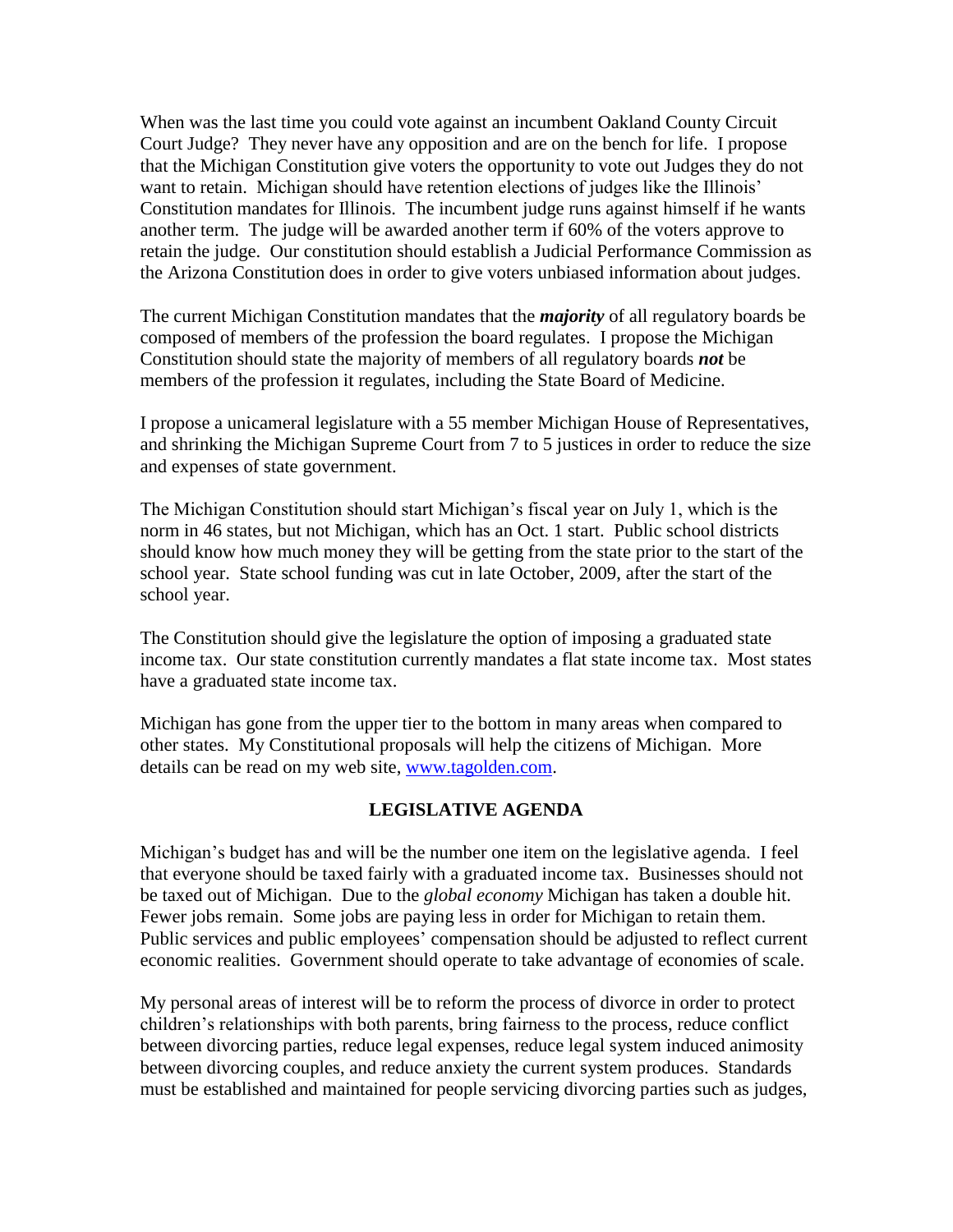attorneys, and Friend of the Court workers. These people must be policed by the public in order to enforce the standards. Currently, the divorce system polices itself, which results in needless abuse of divorcing parties who are already stressed out. Bad practices and bad apples in the divorce system must be eliminated. The harsh rigid adversarial process of divorce that is controlled by and benefits the legal system must be changed.

Citizens should not be ambushed in speed traps by police in order for district courts to enhance their revenue. Talk to anyone who has received a speeding ticket under shady circumstances. Feel their anger, stress, anxiety, and the sense of unjustness. I will reduce this type of citizen anxiety. Many speed traps have inadequate signs and means of informing motorists of the posted speed, especially in areas that have speed limits that appear to be on the low side. That is why police chose these areas for their ambushes. I will propose laws to identify speed traps and mandate that better signs and means be used to inform motorists of speed limits in these areas. Speeding tickets will not be valid in areas that have been identified as speed traps without proper posting of the speed as stated in my proposed *Golden Speed Trap Law*. District Courts will be required to give road departments funds they obtain from traffic tickets in order to improve the posting of speed limits at sites that are identified as speed traps by my *Golden Speed Trap Law*. Funds collected from traffic tickets should go to the State of Michigan in order to reduce the zealousness of District Courts and police departments in using certain methods of motorist entrapment as a means to fill their coffers. A case in point are the speed traps employed by the Romulus police outside of the Detroit Metro Airport.

The Michigan Supreme Court has eviscerated the Michigan Consumer Protection Act. This Act gave Michigan citizens legal recourse if they were subjected to many types of abusive practices. The Court stated in two important rulings authored by Justice Robert Catch-22 Young that legal recourse for the abused is mainly the job of Michigan's regulatory boards. Our state Constitution mandates the majority of members of all regulatory boards must be from the profession it regulates. The foxes guarding the rights of the turkeys. This is an important reason the Michigan Constitution must be changed concerning the composition of regulatory boards. I will work to reduce stress in this area by supporting a revision of the Michigan Consumer Protection Act that will restore the intent of the Act, and hopefully prevent Justice Young and his colleagues from leaving the abused consumer in a no-win situation. Ideally, strong enforcement of common sense regulation will prevent abuse from occurring.

Michigan's citizens are not healthy. We are near the bottom concerning many health statistics, especially smoking, obesity, and the related sequel of diabetes. Unhealthy life styles result in ill citizens, who drive up medical expenses both in the private and public sectors. We all financially bear the burden. I feel as a physician that I have a responsibility to improve the health of Michigan citizens. Senator Tom George (R), a physician who is running for governor, has made Michigan's unhealthy life styles a center piece of his campaign. Pay attention to Senator Tom George's ideas for improving individual health. He represents a senate district in western Michigan, and is not well known in the Detroit area. His web site is [www.georgeforgovernor.com](http://www.georgeforgovernor.com/) .